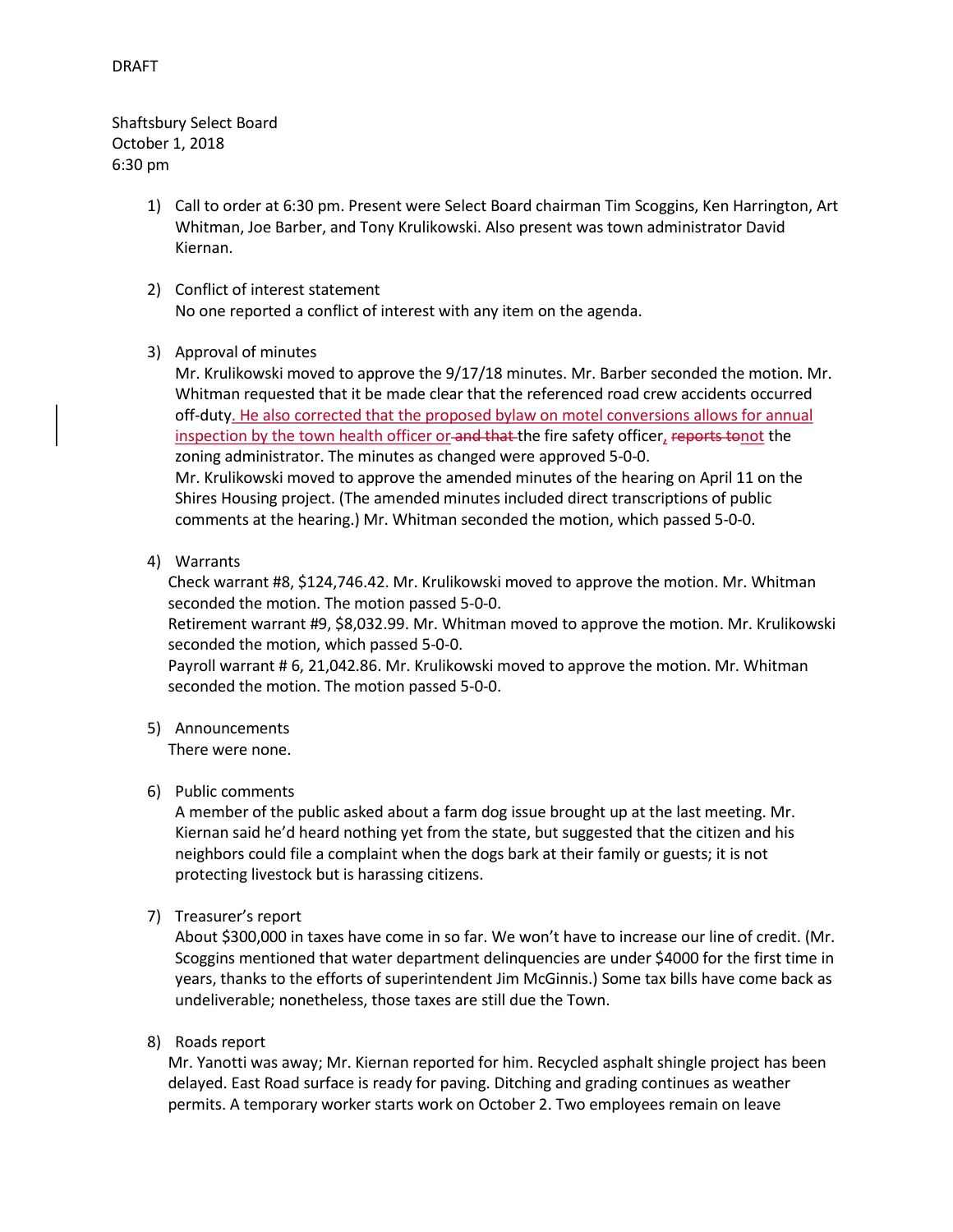following off-site-duty accidents. Myers Rd. is on the to-do list. For \$14,500, the road crew recommends purchasing a sidewalk machine. (Some additional repairs will be needed to make the machine useable, which will be made by the seller.) Mr. Whitman moved to purchase a sidewalk machine for \$14,500. Mr. Harrington seconded the motion, which passed 5-0-0. Mr. Whitman suggested that VTrans repair the cracks in Route 7A, which cause increasingly noisier truck traffic. Mr. Kiernan will reach out to VTrans. Mr. Whitman moved to express to VTRans that the Select Board has concerns about the condition of Route 7A through the center of the town, that it is affecting living conditions here. Mr. Harrington seconded the motion, which passed 5-0-0. Mr. Kiernan said he and Mr. Yanotti had agreed to ask David Hosley to continue mowing in 2019 while the road crew explores other mowing options.

## 9) Town Plan update – Planning Commission

Chris Williams said the town has applied for a Municipal Planning Grant to help update the plan. (The grant would help cover the costs of BCRC's assistance during the process.) The Commission is now in the information-gathering stage; Mr. Williams asked the Select Board for its suggestions for the Plan. Mr. Scoggins said it is too early to provide specific recommendations for roads. Over the next twenty years, all the water mains in town will be replaced.

Mr. Williams described as a priority in the new plan the concept of "social capital" and the organizations that further its creation – grange, community club, and so on – the entities that make the government "go" outside the government, the glue that makes our community governable. A second priority is economic development, as the pall of the great recession still hangs over the community. Mr. Whitman noted that Norshaft Lions took in and gave away \$82,000 last year. Mr. Scoggins asked what the Plan would recommend the town do in terms of economic development. He mentioned the Brattleboro plan as one focusing on actionsScoggins asked the PC to organize the plan like Brattleboro's, which lists policies and recommendations at the beginning of each section. Mr. Williams noted that the proposed bylaw change re short term housing would allow citizens to reap additional income from their properties. Affordable housing is an economic development driver – being open to that kind of development would therefore encourage economic growth. Mr. Whitman noted that Poulin Grain, while the plant is in North Bennington, drives the agricultural economy locally. Mr. Harrington suggested making a deal with Bennington to use their treatment plant. Mr. Scoggins said right now it's hard to justify a sewer system because it isn't affecting development. When it does, it will be easier to argue for its creation. Mr. Williams asked the board about the likelihood that school consolidation will be required. Mr. Whitman said he hoped consolidation will slow the increase in school spending. Mr. Krulikowski mentioned internet connectivity and cell service, lack of which turns away many would-be entrepreneurs who would otherwise like to work in a rural area such as ours. Mr. Scoggins described a non-profit, EC Fiber, which successfully created a communications district and a company to serve it.

## 10) Renewal TAM Transfer Station Contract

Most of the contract is staying as it was. TAM is raising its fees for some items such as tires and white goods. The Town will keep its current rate structure while the new system is getting up and running. Recycling costs are going up, but for the time being no fee will be charged by the town for recycling. Organics are included in the new contract. Mr. Whitman moved to enter into the new waste management contract with TAM for three years. Mr. Harrington seconded the motion, which passed 5-0-0.